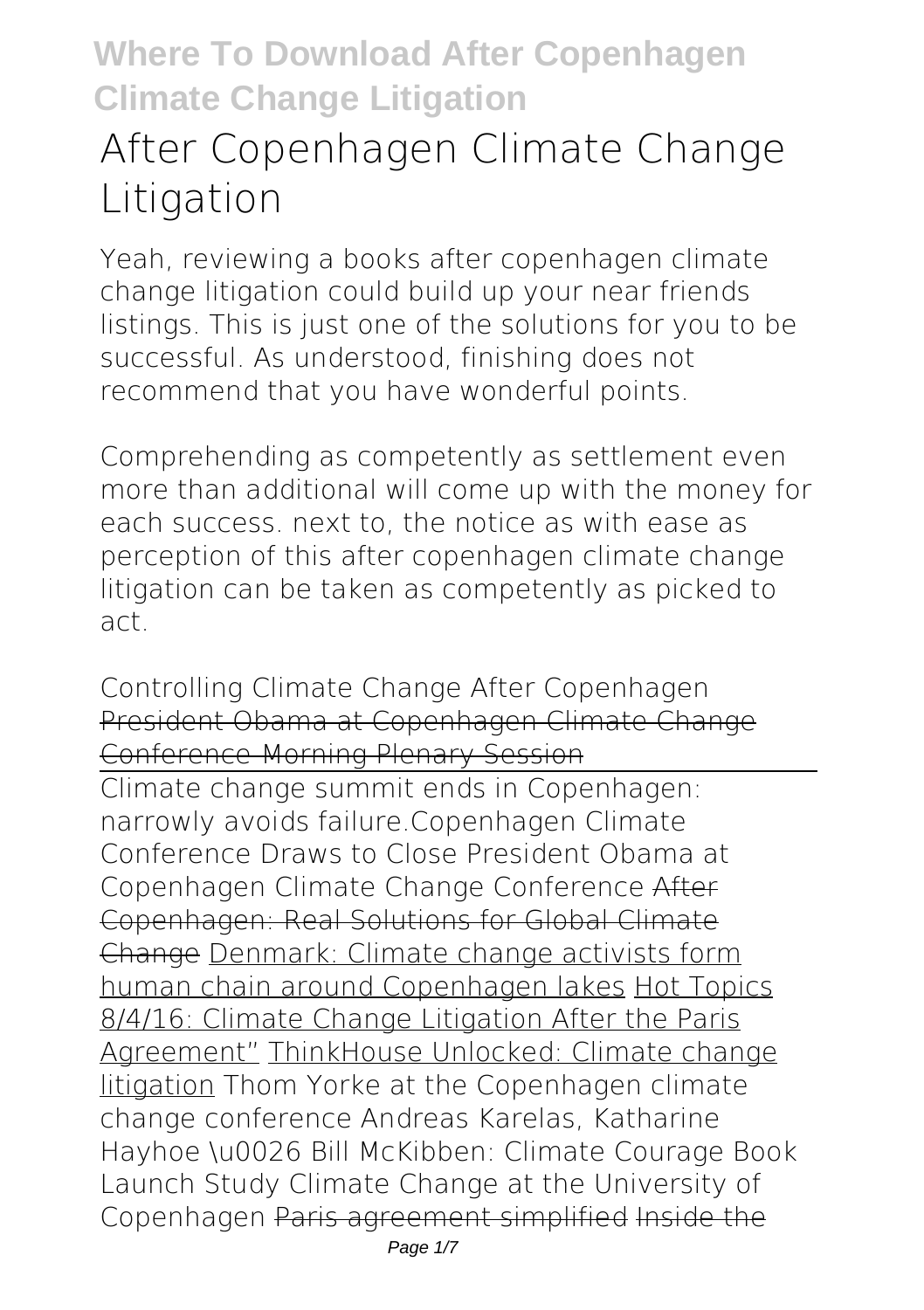White House: The Situation Room Paris Climate Agreement explained Boris Johnson tests Evan Davis's Latin - BBC Newsnight Prince Charles reads the BBC Scotland weather forecast President Barack Obama at UN Climate Change Summit *President Obama Speaks at the 2014 Climate Summit Climate Change and Corporate Value, What Companies Really Think Book Talk: Climate Justice by Mary Robinson The 2009 United Nations Climate Change Conference: Copenhagen Summit: Copenhagen* **The Prince of Wales speaks at the Copenhagen Climate Change Conference** George Monbiot meets Boris Johnson at the Copenhagen climate conference **Climate Change and Rule of Law** Bjorn Lomborg on sensible climate change policy **IR 4.24 Copenhagen Summit,2009 United Nations Climate Change Conference || UPSC PREPARATION RAP NEWS | Climate Change: Lord** Monckton rap-battles Al Gore After Copenhagen Climate Change Litigation

After Copenhagen Climate Change Litigation EU Policy on Climate Change Mitigation since Copenhagen ... EU Policy on Climate Change Mitigation since Copenhagen and the Economic Crisis While climate change was the main driver, the 'package' was equally meant to address

[eBooks] After Copenhagen Climate Change Litigation Climate change governance, legislation and litigation . Environmental behaviour . Environmental economic theory ... This article reviews the options for future international climate policy after the 2009 Copenhagen conference. It argues that a major reassessment of the current approach to building a climate regime is required. This approach ...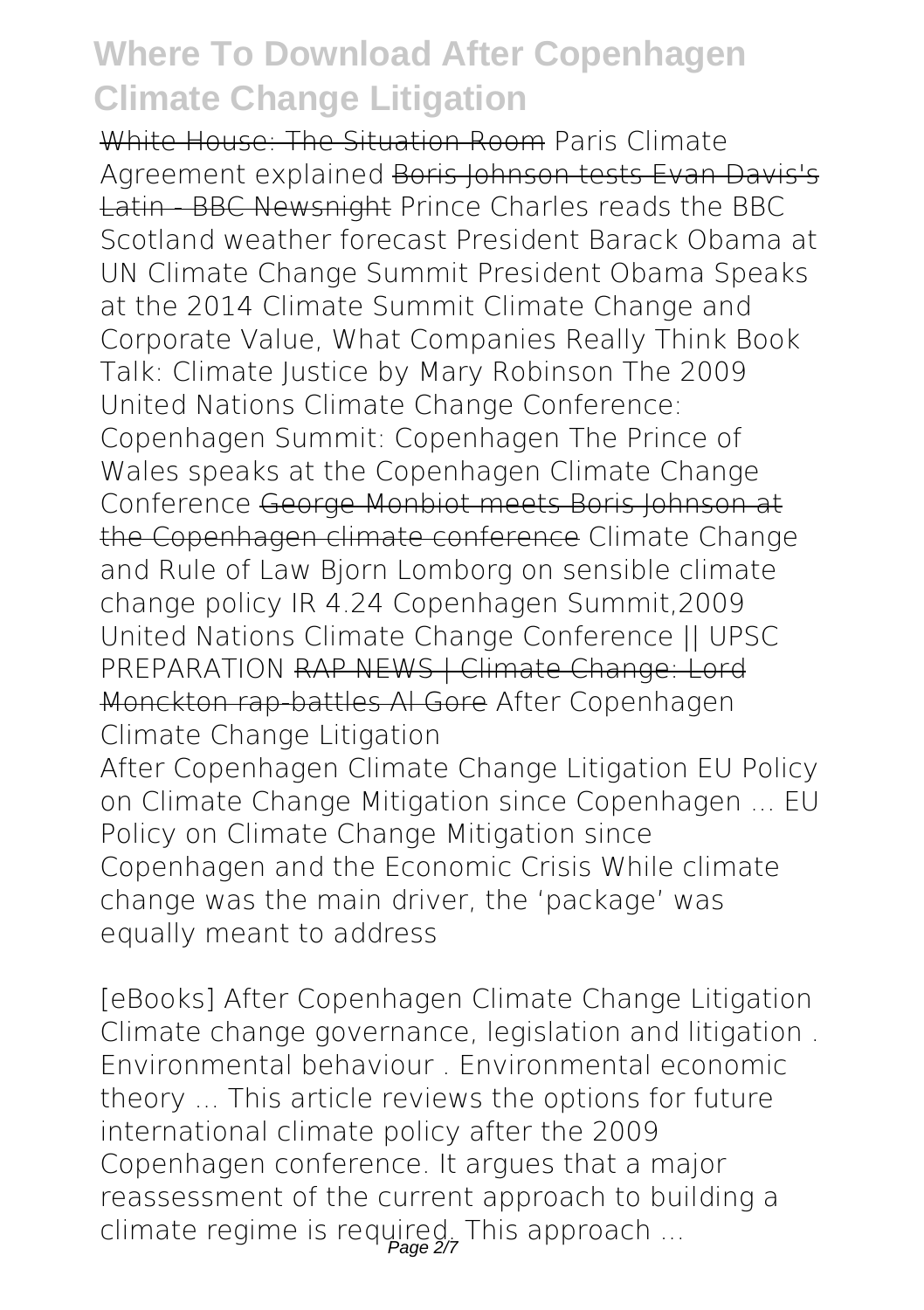International climate policy after Copenhagen: Towards a ...

Around 2006, interest in climate change adaptation led to an increase in climate change adaptation studies that explicitly incorporated considerations of justice, equity, informality, poverty, and gender as embedded in risk, vulnerability, and resilience agendas (Dodman & Satterthwaite, 2008; Kovats & Akhtar, 2008; Satterthwaite, 2007). These pioneering adaptation scholars, who mostly ...

Ten years after Copenhagen: Reimagining climate change ...

Climate change governance, legislation and litigation . Environmental behaviour . Environmental economic theory . Environmental policy evaluation ...

International climate policy after Copenhagen: towards a 'building blocks' approach. Working paper on 1 July, 2010. Download.

International climate policy after Copenhagen: towards a ...

After 17 years of talking, with science advisers clearly defining the "danger" threshold as a 2C global temperature rise, a new generation of world leaders in Copenhagen agreed in a woolly phrase to combat climate change "with a view" to staying below that 2C mark.

BBC News - Harrabin's Notes: After Copenhagen After 12 days of protests, posturing and seemingly endless palaver, the elephantine gathering that was the Copenhagen climate summit has laboured Page 3/7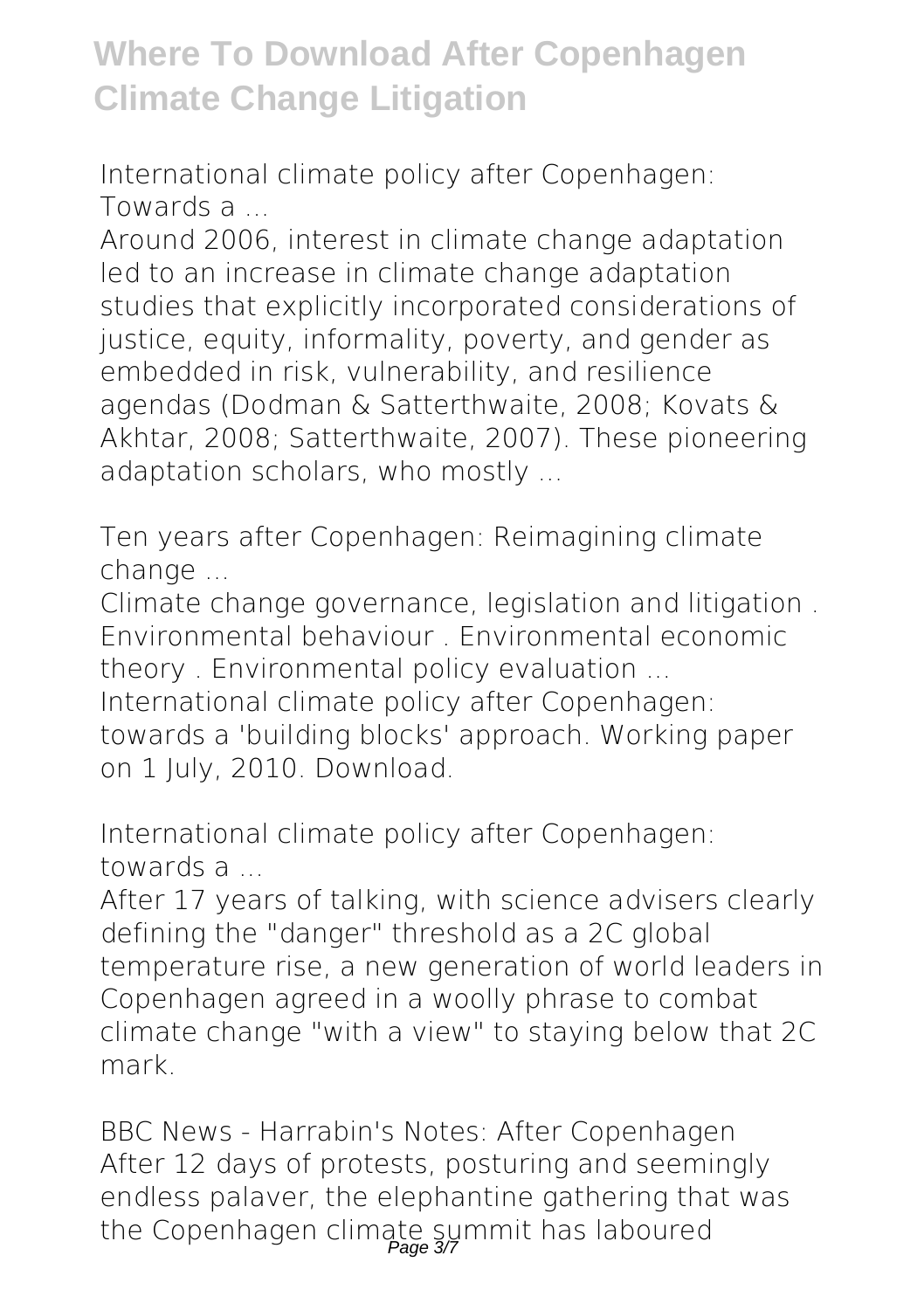mightily and brought forth …a mouse. As vague as ...

We should change tack on climate after Copenhagen ...

Summary of presentations at a symposium in the House of Lords on 27 October 2009. The 15th Conference of the Parties (COP15) to the United Nations Framework Convention on Climate Change (UNFCCC) in Copenhagen in December 2009 seeks to agree to an international framework on climate change policy to take effect after the expiry of the Kyoto Protocol in 2012.

A global deal on climate change: the challenges between ...

The UN climate change talks in Cancun are "poised on a knife edge" as they enter their final day this morning, with the possibility of success, but also the possibility of "a car crash," according ...

After the cop-out in Copenhagen, it's chaos in Cancun ...

Although climate change may not always be the central issue in environmental litigation, even when it arises peripherally, judges are increasingly being asked to deal with arguments and facts related to climate change and climate science that were previously not presented before courts.

Climate change litigation: A new class of action I White

Climate Change: Global Risks, Challenges and Decisions was a conference on Climate Change held at the Bella Center by the University of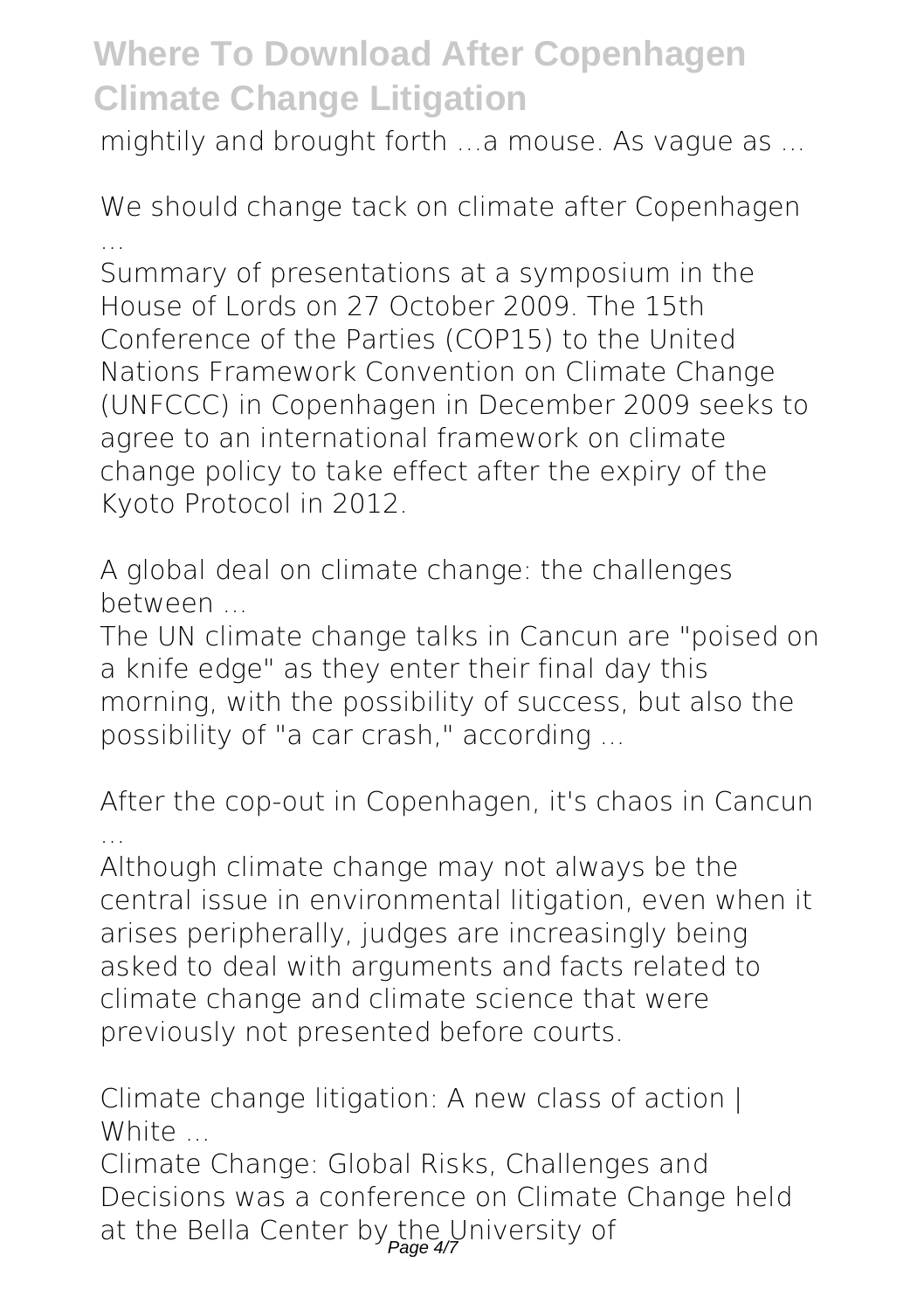Copenhagen.The event was organised with the assistance of other universities in the International Alliance of Research Universities.The stated aim of the conference was to provide "a summary of existing scientific knowledge two years after the last IPCC report."

Climate Change: Global Risks, Challenges and Decisions ...

The Copenhagen Accord also set the goal of mobilising financial support of US\$100 billion per annum by 2020, and US\$30 billion between 2010 and 2012, to address the needs of developing countries. A High-Level Advisory Group on Mobilising Climate Change Resources has been launched by the United Nations Secretary-General to explore how such funding could be raised.

What do the Appendices to the Copenhagen Accord tell us ...

Pointing to the failure of the Copenhagen summit and the "tragedy of the commons", he also contends that international agreements are unlikely to reduce the kinds of human activity that contribute to climate change.

Climate Change and Public Policy After Copenhagen - CORE

Climate change litigation is a fairly new phenomenon. The first significant American court decision relating to climate change dates from 1990,7 and the first Australian one from 1994.8Since then there has been an increase in the number of cases where issues relating to climate change are being litigated, more or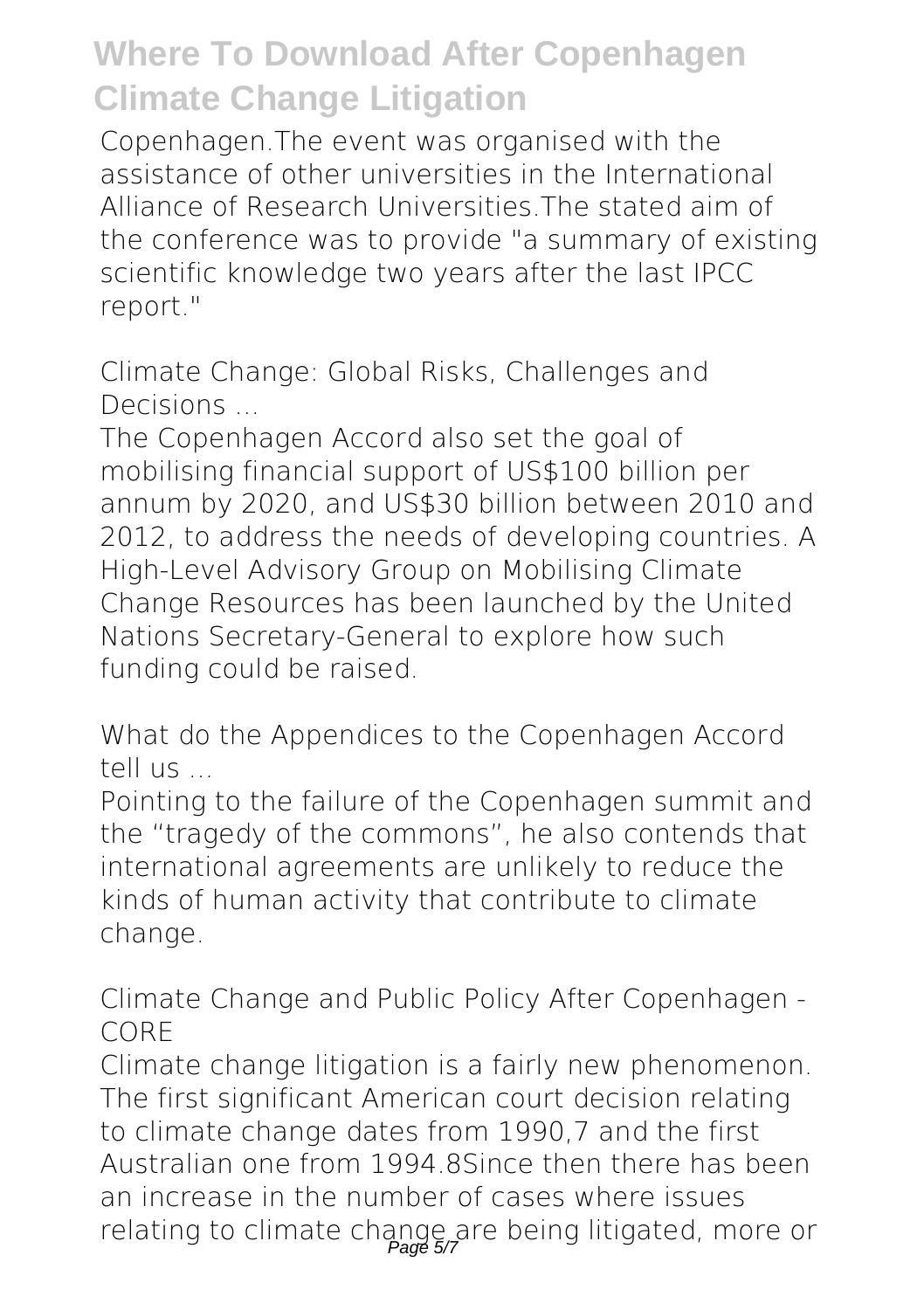#### **Where To Download After Copenhagen Climate Change Litigation** less successfully.

Climate change litigation - lec.justice.nsw.gov.au While legal scholarship seeks mainly to assess the impact of climate change litigation (CCL) on the regulatory state and on climate change policy in common law countries, the potential influence of government climate policy on the judicial practices of jurisdictions with different legal traditions attracts much less attention.

Prospects for Climate Change Litigation in China ... Indigenous Representatives Shut Out of Negotiations in Copenhagen Indigenous Peoples are Among those most severely affected by climate change and by remediation efforts like the REDD program, yet they have been shut out of the climate change talks going on in Copenhagen. On Human Rights Day, December 10, the International Indigenous Peoples Forum on Climate Change (IIPFCC) released a statement condemning their exclusion from the talks.

Petition · Global warming, Copenhagen, et al · Change.org

Speaker: Robert Falkner, Department of International Relations, London School of Economics and Political Science (LSE) Abstract of 'From Copenhagen to Legoland?' seminar. The rise of the building blocks approach in international climate policy. In this talk, Robert Falkner reviewed the options for future international climate policy after the 2009 Copenhagen conference.

From Copenhagen to Legoland? The rise of the